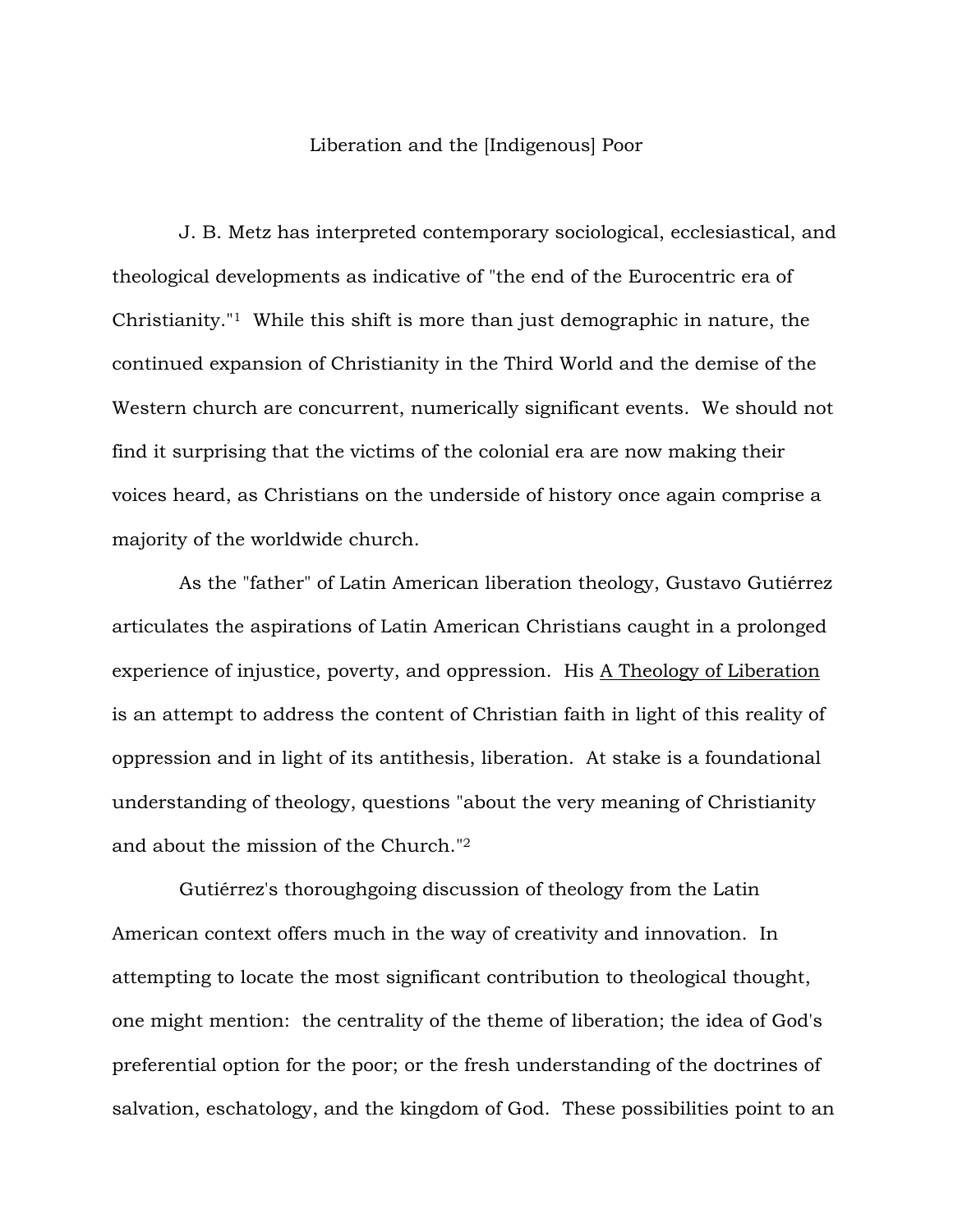overarching methodological question which gets at the very root of theological discourse: Who is doing the theologizing? Gutiérrez points out that the work of social scientists is enhanced when carried out from the perspective of those under study, $3$  and he employs this method in his own theological approach. The key contribution of Gutiérrez's book, as representative of the Latin American liberation theology body of literature, is that it assumes a new locus and a new focus for theological reflection. Liberation theology originates from the locus of challenges facing Latin American Christians, and in turn is focused on bringing about transformation of this reality.

Gutiérrez's recognition that theological reflection "arises spontaneously and inevitably in the believer, in all those who have accepted the gift of the Word of God,"<sup>4</sup> lays the foundation for a theology which moves in a bottom-up rather than a top-down direction. Theology as critical reflection on praxis is inextricably linked both to the faith experience and to the temporal realities of the Christian. What results is a theology with the potential to be truly pastoral in nature. "Theology does not produce pastoral activity; rather it reflects upon it."5

This egalitarian trust in the Spirit as it indwells individual believers naturally leads to "the bare, central theologico-pastoral question: What does it mean to be a Christian? What does it mean to be Church in the unknown circumstances of the future?"6 The pre-Constantinian paradigm of church as underground movement is more appropriate for those on the underside of history than is the contemporary manifestation of church as imperial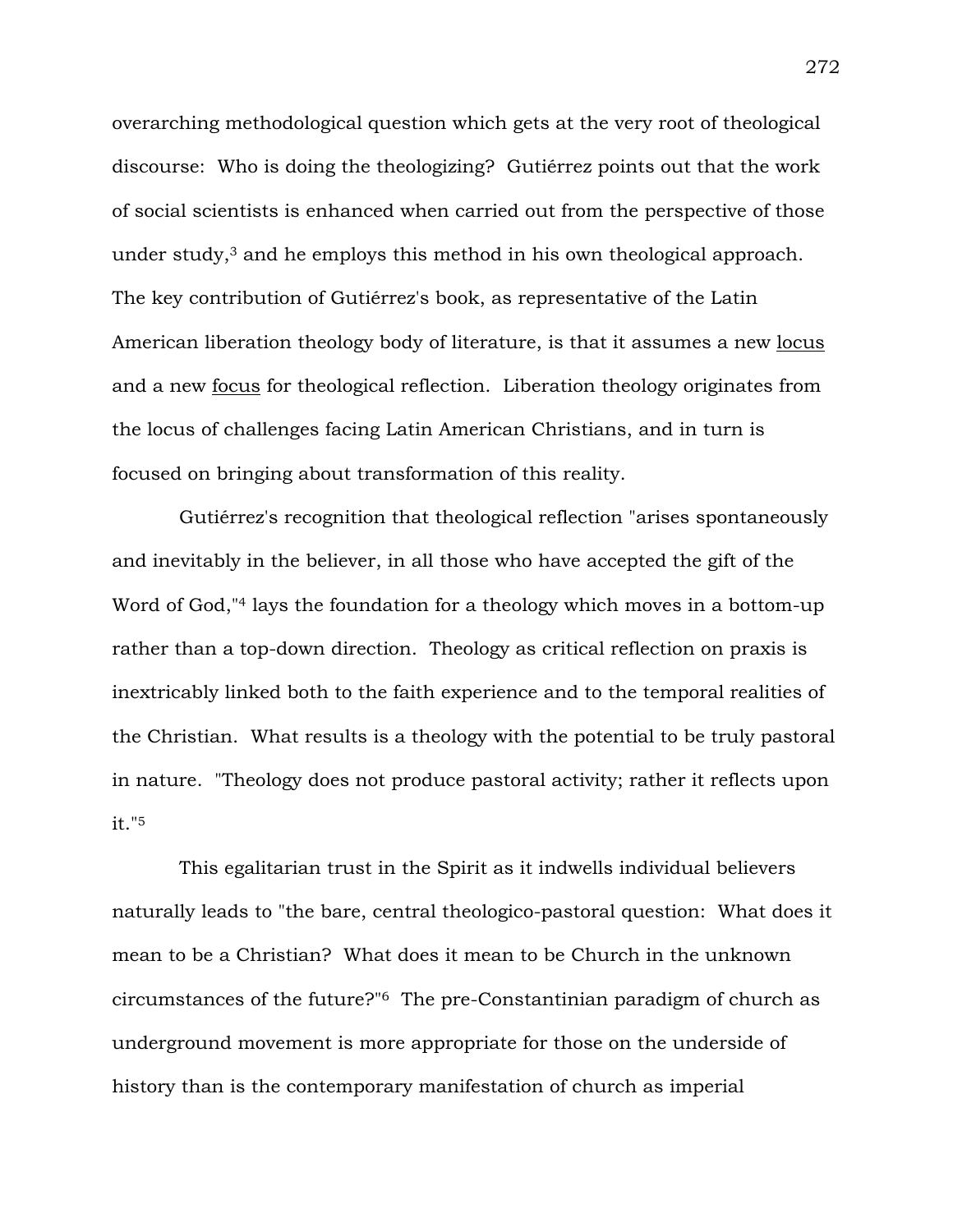institution. "A radical revision of what the Church has been and what it now is has become necessary."7 This revised—and revived—church, rather than sanctioning and assisting the powers-that-be, will take on a prophetic role and denounce worldly systems that deny the God-givenness of the world and its inhabitants.

Thus, this theology of liberation is authentically both pastoral and prophetic in nature; far from being a naïve reaction by the "losers of history," it recognizes that social structures are the result of power struggles. As Gutiérrez points out, the church capitulates to this power struggle insofar as it sees itself as "the center of the economy of salvation."8 But the church of the poor, existing as a movement and characterized by bottom-up theology, knows only the power of the Gospel, which it experiences as empowerment. The church's role in the world is not to wield power in the face of dissent, but to dispense empowerment in the face of adversity.

The methodological shift evident in Latin American liberation theology is not without precedent in Christian history, though it is true that "it is only in the last few years that people have become clearly aware of the scope of the misery and especially of the oppressive and alienating circumstances in which the great majority of mankind exists."9 Early in the twentieth century, the Social Gospel movement among American Protestants sought to address the effects of the rise of industrialization and urbanization. While this was a theological movement, it failed to operate in a bottom-up fashion and thus lacked a grassroots foundation. Dorothy Day and the Catholic Worker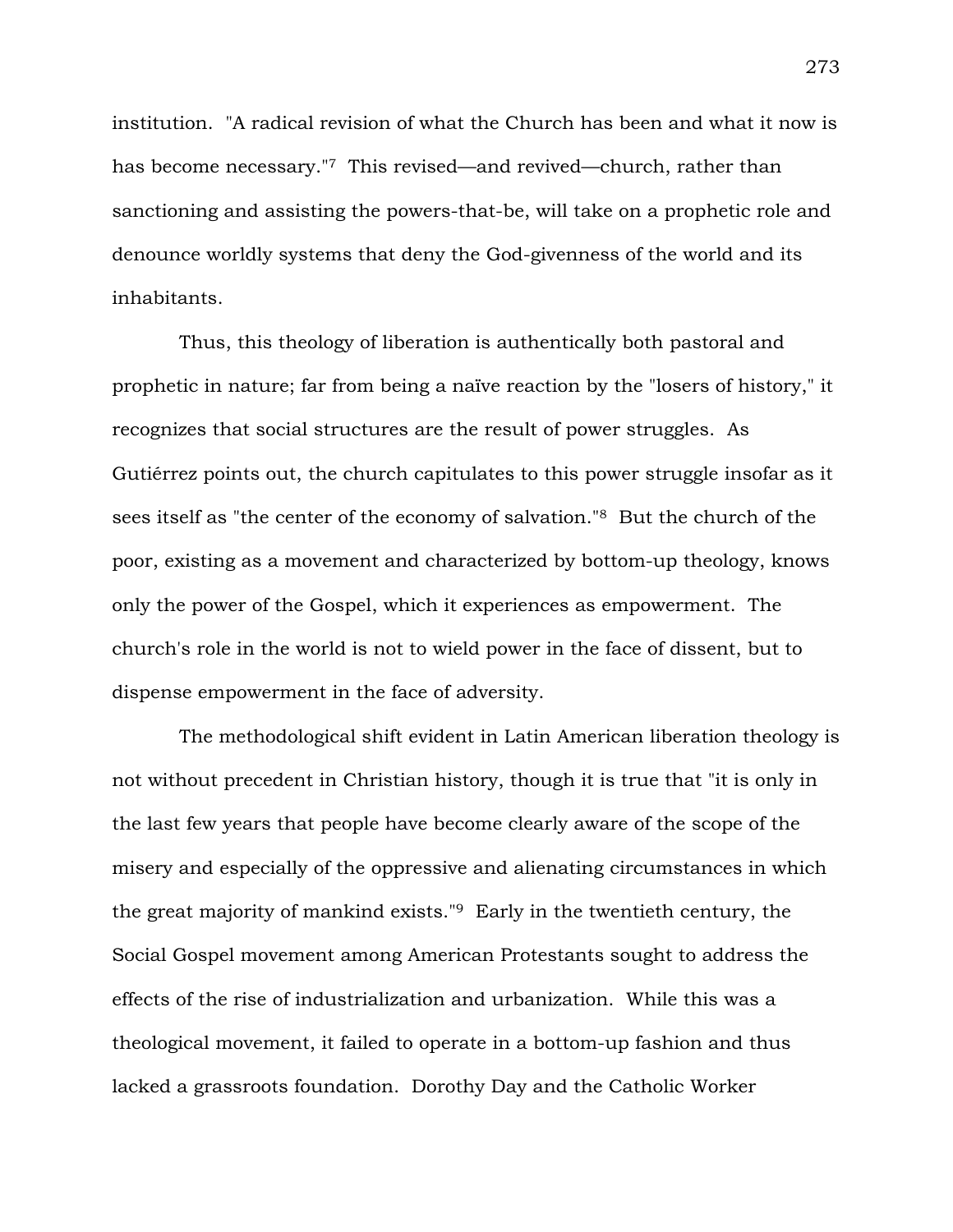movement did incorporate an incarnational approach to their ministry, also among the victims of industrialized urban America, but never attempted to articulate an explicit theological program. Liberation theology offers an understanding of God that is both from the poor and for the poor, as well as a recovery of the Christian belief that God is evident as a dynamic presence for transformation in the world.

The trends which Metz cited, and which Gutiérrez is taking advantage of, point to the possibility for a true democratization of theological reflection in the next (imminent) era of Christianity. As Gutiérrez points out, what is at stake is "a more accurate understanding that communion with the Lord inescapably means a Christian life centered around a concrete and creative commitment of service to others."10 The Latin American theologians, in solidarity with the poor and oppressed of their lands, have established the methodological access to just such an understanding.

\* \* \*

In "Liberation and the Poor: The Puebla Perspective," Gutiérrez takes us into the heart of Latin American liberation theology.<sup>11</sup> While his essay is an openly apologetic effort to demonstrate the continuity of theological reflection and praxis from Medellín (Second General Conference of Latin American Bishops, 1968) to Puebla (Third General Conference of Latin American Bishops, 1979), it is also a valuable summation of the movement's central themes: "The perspective of the poor, and, in relationship with it, the subject of liberation."12 Other Latin American theologians have expressed their enthusiastic fidelity to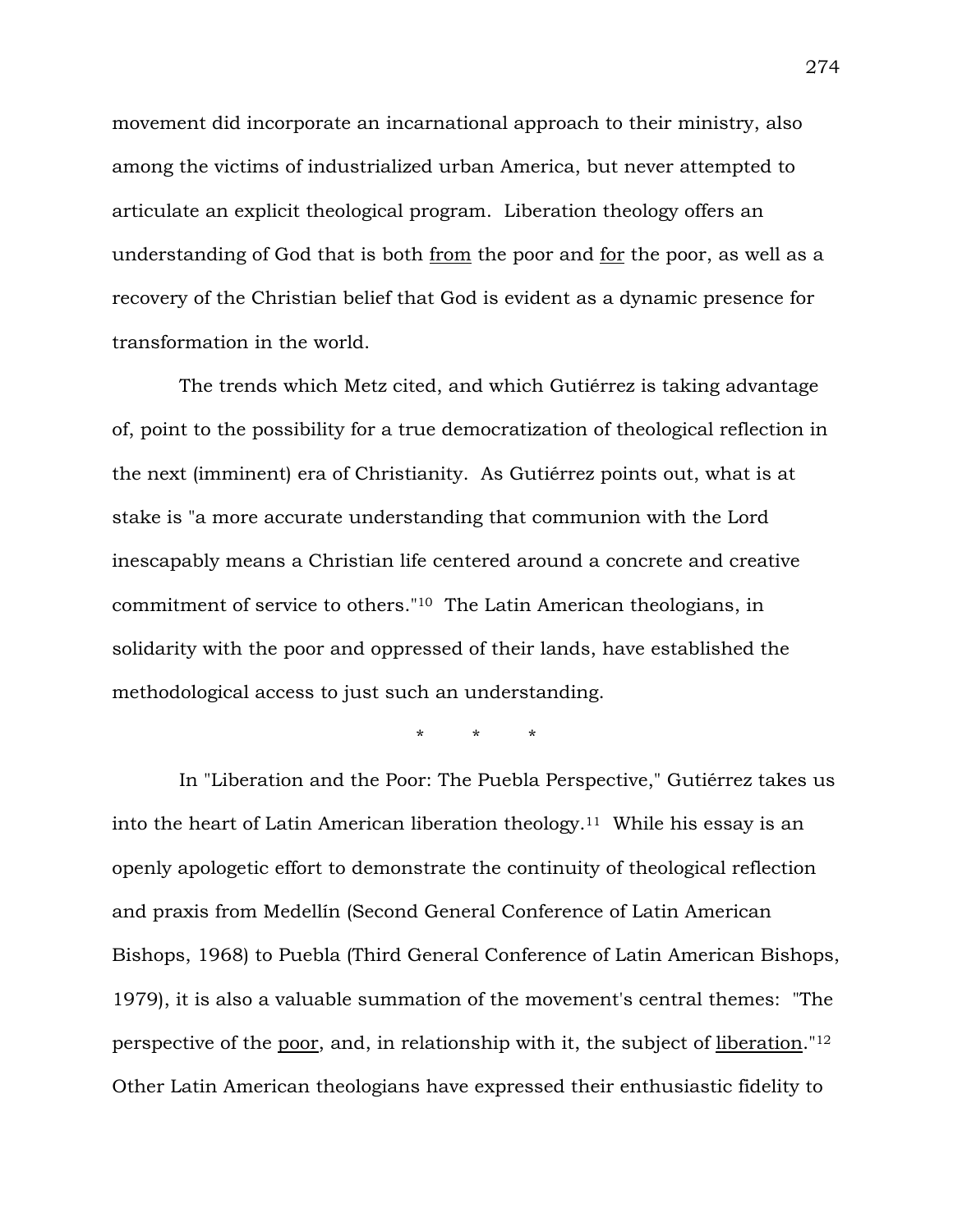the Christian tradition, not only to the Bible but to the magisterium as well. Gutiérrez reinforces this position throughout his essay; "the assertions of John Paul II . . . corroborate precisely what is clearest and sanest in recent Latin American theological experience and reflection."13

Gutiérrez asserts that "the most significant fact in the political and church life of Latin America in recent years is the active presence that the poor are coming to assume in it."14 During the past two decades the Latin American church has been galvanized by the emotive presence of the poor, not only in basic Christian communities but also, through the advocacy of Gutiérrez and others, in the ecclesiastical hierarchy. But in recent years a number of observers, particularly theologians and church leaders outside of Latin America, have raised questions about the appropriateness of using poverty as a comprehensive unifying principle for understanding the Latin American, or any other, situation. They have asked whether there exist in Latin America other personal and institutional dynamics of injustice, based on differences in race, gender, age, religion, and indigeneity. In particular, the Latin American theologians have been criticized for their inability or unwillingness to step outside of the Christian tradition and to consider the religious realities of their societies. In light of recent interest in theological transposition,  $15$  it seems appropriate to focus on this question of interreligious engagement among Latin American theologians. More specifically, let us examine the ways in which their deficiency in this regard is evident in three aspects of Gutiérrez's elaboration of the related themes of poverty and liberation.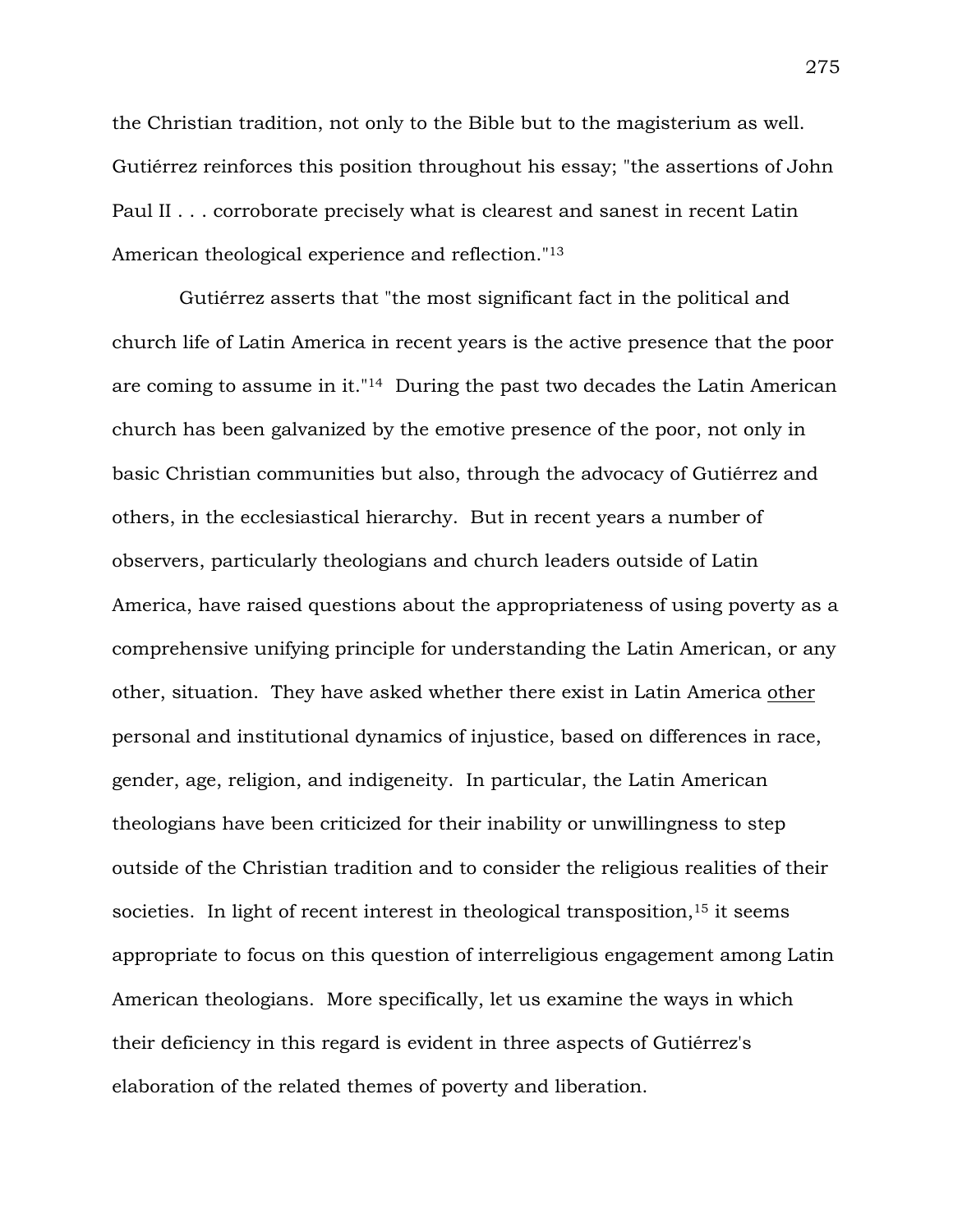Gutiérrez comments that Medellín's identification of institutionalized injustice and Puebla's description of it as "social sinfulness" arouses protest among those concerned about the implications of such statements for the Latin American church.<sup>16</sup> Calling the widespread poverty an "anti-evangelical" situation," he is correct in pointing out the disparity between the justice demands of the gospel message and Latin American social reality. But in discussing "the scandal of social injustice in a society claiming to be Christian,"17 Gutiérrez seems to imply that the hypocrisy of Latin American society is greater than it would be if some other religious tradition were dominant. Such a position obviously leads to (or perhaps stems from) the belief that non-Christian religions do not possess the degree of ethical and moral refinement found in the teachings of Christianity. In this view, the widespread poverty of Latin America is all the more shameful because Christians more than anyone ought to be able to establish a just and humane social order. While this indeed may be the case, and the point is certainly open to question, we cannot come to such a conclusion on the basis of the available historical evidence.

Recognizing the potential for religious vanity here, we can also call into question the conception of the church as the agent of liberation in Latin America. Again, there is certainly nothing wrong with the bishops' commitment to the poor or with their desire to let their past experience "serve as a starting point for seeking out effective channels to implement our option in our evangelizing work in Latin America's present and future."18 The gospel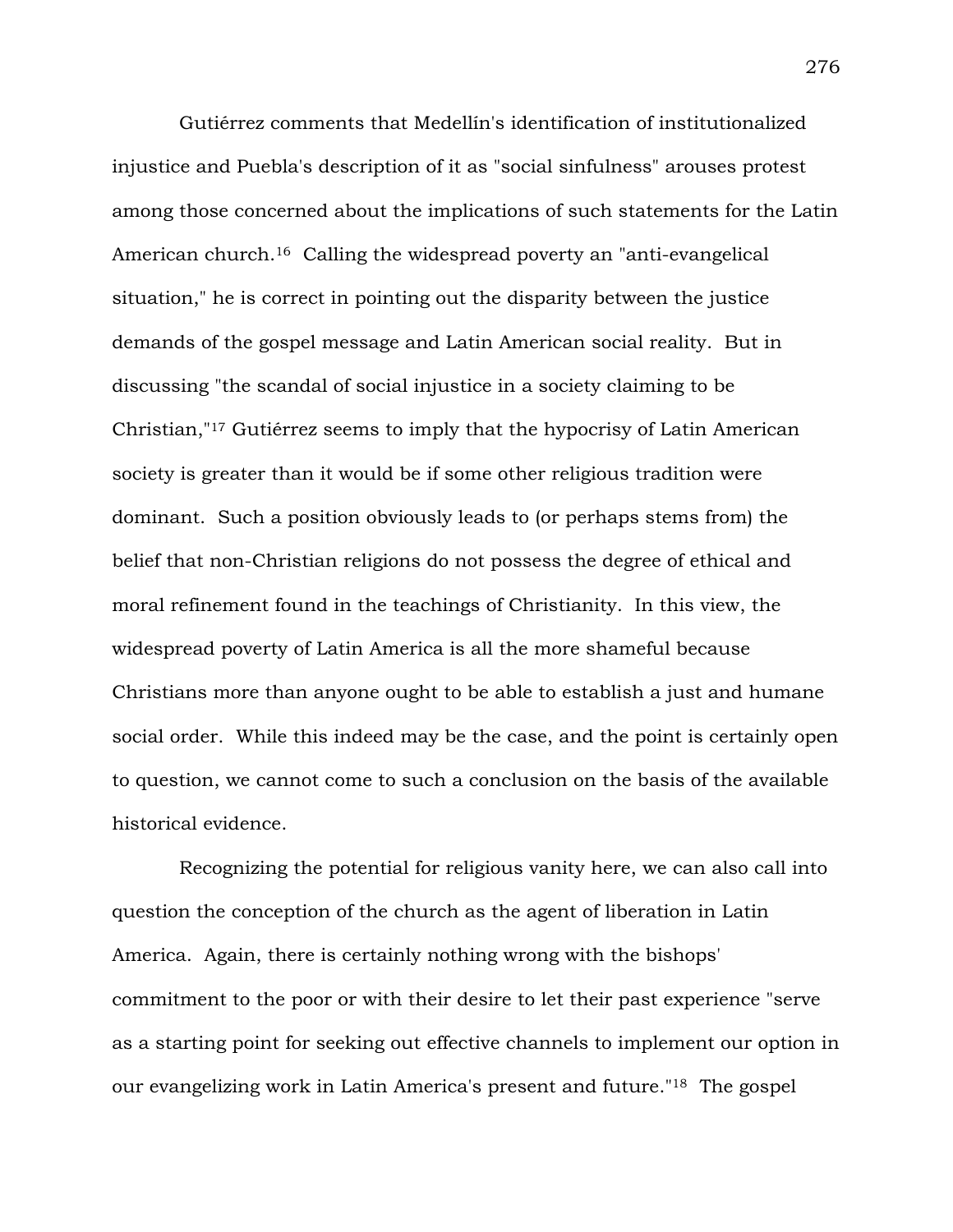dictates that Christians can and must be involved in the liberation struggle (and this regardless of whether or not they were responsible for the causes creating and maintaining injustice). But just as Gutiérrez implies that a Christian society possesses the potential for greater hypocrisy, he seems to imply that it is only through the church that God's liberatory agenda can be realized. In this view, the church's decision for solidarity with the poor is what allows God's "preferential option for the poor" to have real consequences in Latin American society. Again, this may be the case, but the historical evidence is inconclusive.

But even more important than the issue of religious elitism is the conception of liberation made famous by Gutiérrez in his A Theology of Liberation and incorporated into the Medellín and Puebla documents. Gutiérrez quotes himself in referring to the three-dimensional "integral liberation" which consists of "three levels of meaning of a single, complex process."19 This liberation is focused on the goals of freedom from oppression, freedom of self-determination, and freedom from sin. He goes on to say that this process must be carried out "on three inseparable planes: our relationship to the world as its master, to other persons as brothers and sisters, and to God as God's children."20 If Gutiérrez is intending to establish a correlation between the goals (that is, the freedoms) and the planes (that is, the relationships) of the liberation process—and I believe that he is—then his vision of liberated humanity, and his theology of liberation with it, depends on the correct understanding of these three dimensions of human relationship.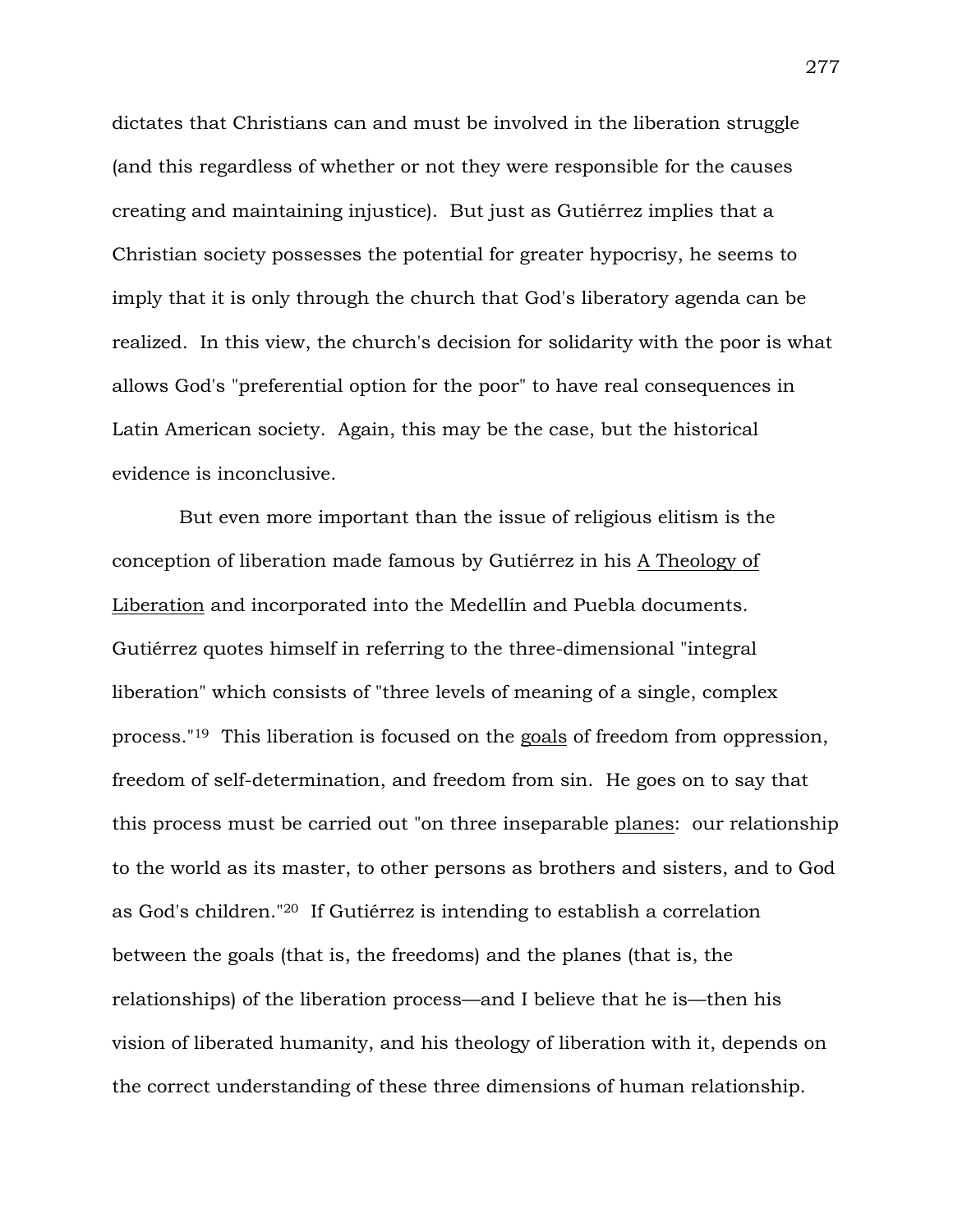Two questions deserve our attention: Are these understandings of relationship true to the Christian tradition? Would these understandings change in the light of an authentic interreligious engagement?

In just two decades Latin American liberation theology has changed the way many Christians around the world think about their relationship "to other persons as brothers and sisters, and to God as God's children." But it would seem that Gutiérrez and his colleagues have spent as little time considering our relationship to creation as they have the question of interreligious engagement. The Puebla document asserts that "mastery, use, and transformation of the goods of this earth and those of culture, science, and technology find embodiment in humanity's just and fraternal lordship over the world—which would include <u>respect</u> for ecology.<sup>"21</sup> Were this a biblical text, we would probably be justified in interpreting that last phrase, "which would include respect for ecology," as a textual gloss. The phrase appears to be an apologetic aside, adding a dimension of meaning which the rest of the sentence implicitly contradicts. But let us remember that, in human societies, lordship augmented by respect is paternalism. In this context, paternalism is an oppressive social relationship which the Latin American theologians have successfully unmasked in their deconstruction of the ideology of development. Paternalism with respect to the environment is an equally ineffective, destructive, and unjust relationship.

The idea that human beings bear the responsibility of mastery over the created order has deep roots in the Christian tradition, but current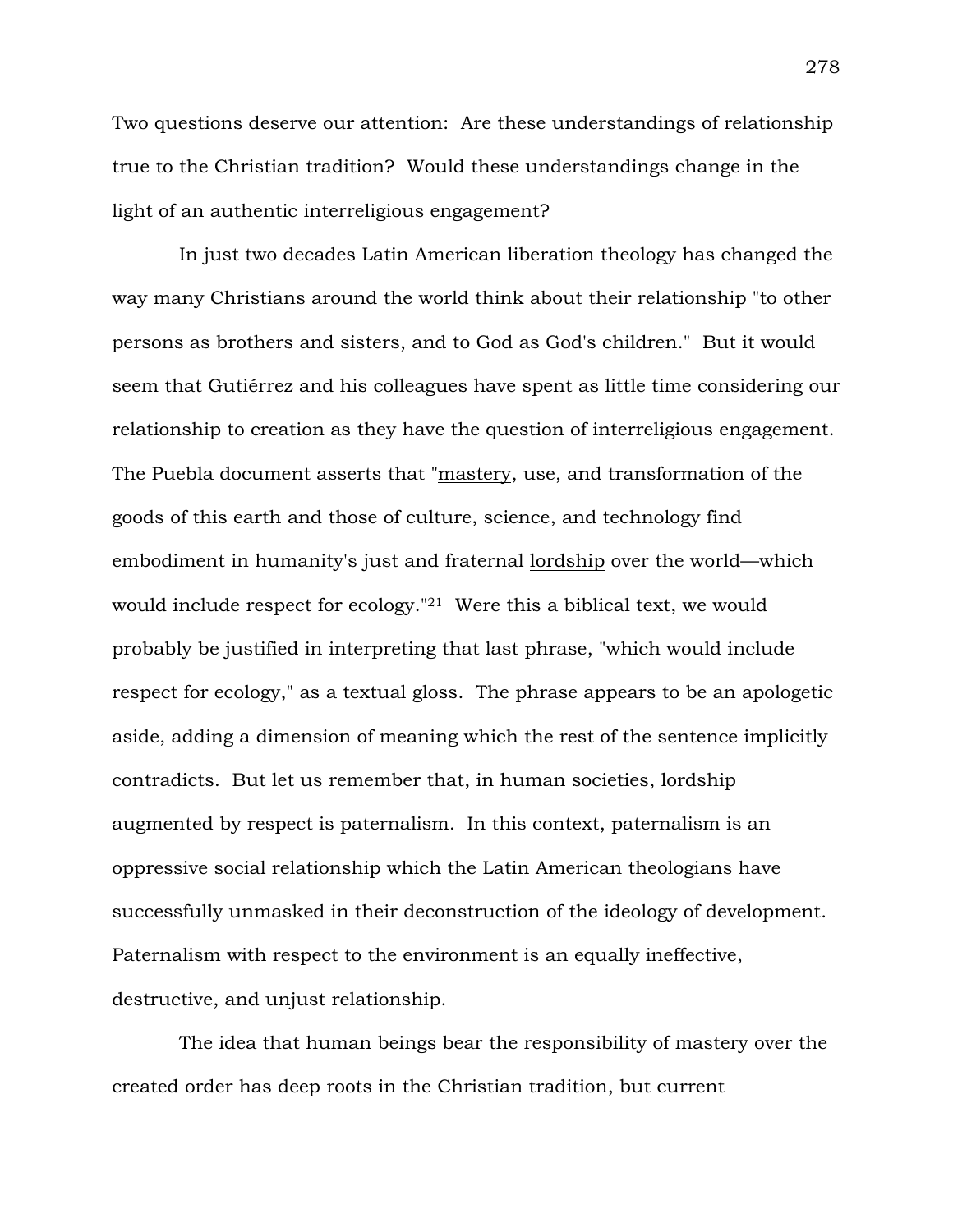environmental realities and our deepening understanding of them make this position increasingly untenable. The orthodox understanding of the relationship may not be justified, however, and just as the Latin American theologians have turned a critical eye on the gospel message, perhaps it is time for them (and for us) to give renewed attention to the theological significance of the Judeo-Christian creation account as found in Genesis. We should remind ourselves that two versions of the creation of humanity are present; in the first humans are created to "fill the earth and subdue it" by exercising "dominion over all the earth,"22 while in the second they are placed in the garden "to till it and keep it."23 If we made a detailed comparison of the two versions, we would find that they lead to significantly different understandings of the theological relationship between humanity and creation. It would seem that, historically, the first has won out at the expense of the second. Gutiérrez, like most Christians, is committed to this position, yet around him and the other Latin American theologians are indigenous peoples whose traditional faith provides them with a deep appreciation for the symbiotic relationship between humanity and creation. Tied as it is to the three planes of relationship, Gutiérrez's conception of integral liberation becomes problematic if one rejects the traditional understanding of human mastery over creation. The growing global awareness of the environmental crisis would seem to indicate that this process of rejection may soon take place, even among many Western Christians.

The three questions we have considered here—the religious character of society, the role of the church in the liberation process, and the relationship of